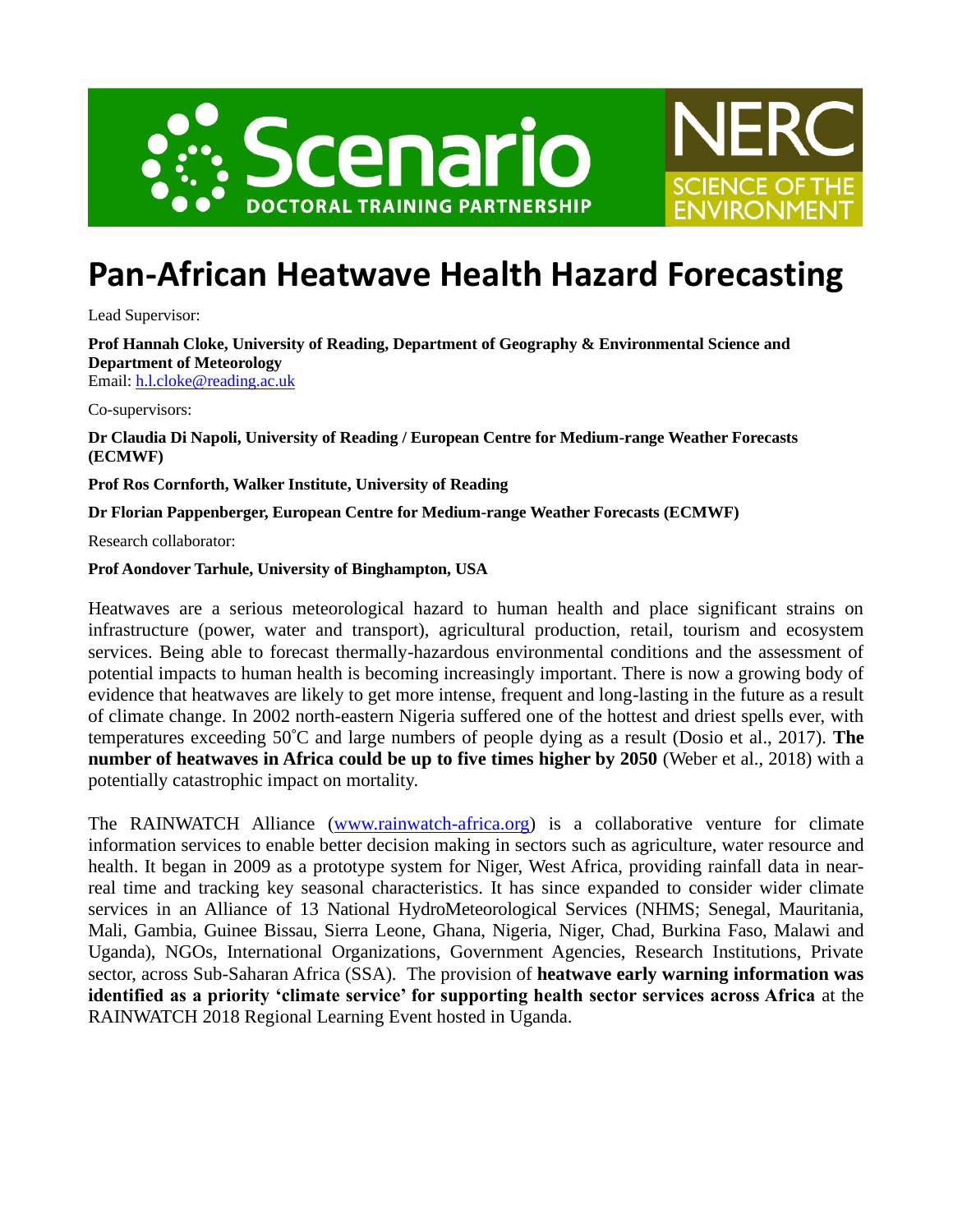

**Fig 1 LEFT: Prototype heatwave health hazard index (UTCI C) for the 2016 S Africa heatwave. RIGHT: RAINWATCH Regional Learning Event in Uganda, discussing priority climate services.**

Recently there have been some key improvements in the forecasting of heatwaves and their effects on health hazard. The University of Reading, in collaboration with the European Centre for Medium-range Weather Forecasts (ECMWF) is trialling a new heatwave health hazard forecasting system (Di Napoli et al, 2018) based on a biometeorology index of the human body's response to the thermal environment (Universal Thermal Climate Index, UTCI). However, the forecasting system was designed for use in Europe and has never been tested on the African continent.

This studentship will investigate the health hazard predictability of the forecasting system at ECMWF for Africa; characterizing utility and forecast skill. The student will work in partnership with the RAINWATCH Alliance and our linked networks to the WHO and the Ministries of Health. Focal countries will include Ghana, Senegal, Uganda and Malawi. Using the latest ECMWF weather forecasting and earth system reanalysis datasets, the relationship to the driving weather regimes and how well these are represented in the weather models will be considered. National and global datasets on heatwave disasters and, where available, mortality and morbidity will be used to assess the health hazard impacts of the key heatwave events of the last few decades and test the relationship to the forecast health hazard indicators. From this new scientific understanding the student will develop new parameterisations to use in forecasts of health hazard from ECMWF and assess their potential for improving disaster preparedness.

## **Training opportunities:**

The student will undertake the PhD training planning required by SCENARIO considering researcher development courses and Masters level modules. Bespoke training will be provided according to need in data management, utilisation of complex environmental datasets, numerical weather prediction and biometeorology, programming and international development climate change adaptation/health policymaking processes and practices.

The student will become an **ECMWF Visiting Scientist** for the whole period of the PhD and also undertake a **3 month full time placement** at ECMWF to work alongside scientists and forecasters. The